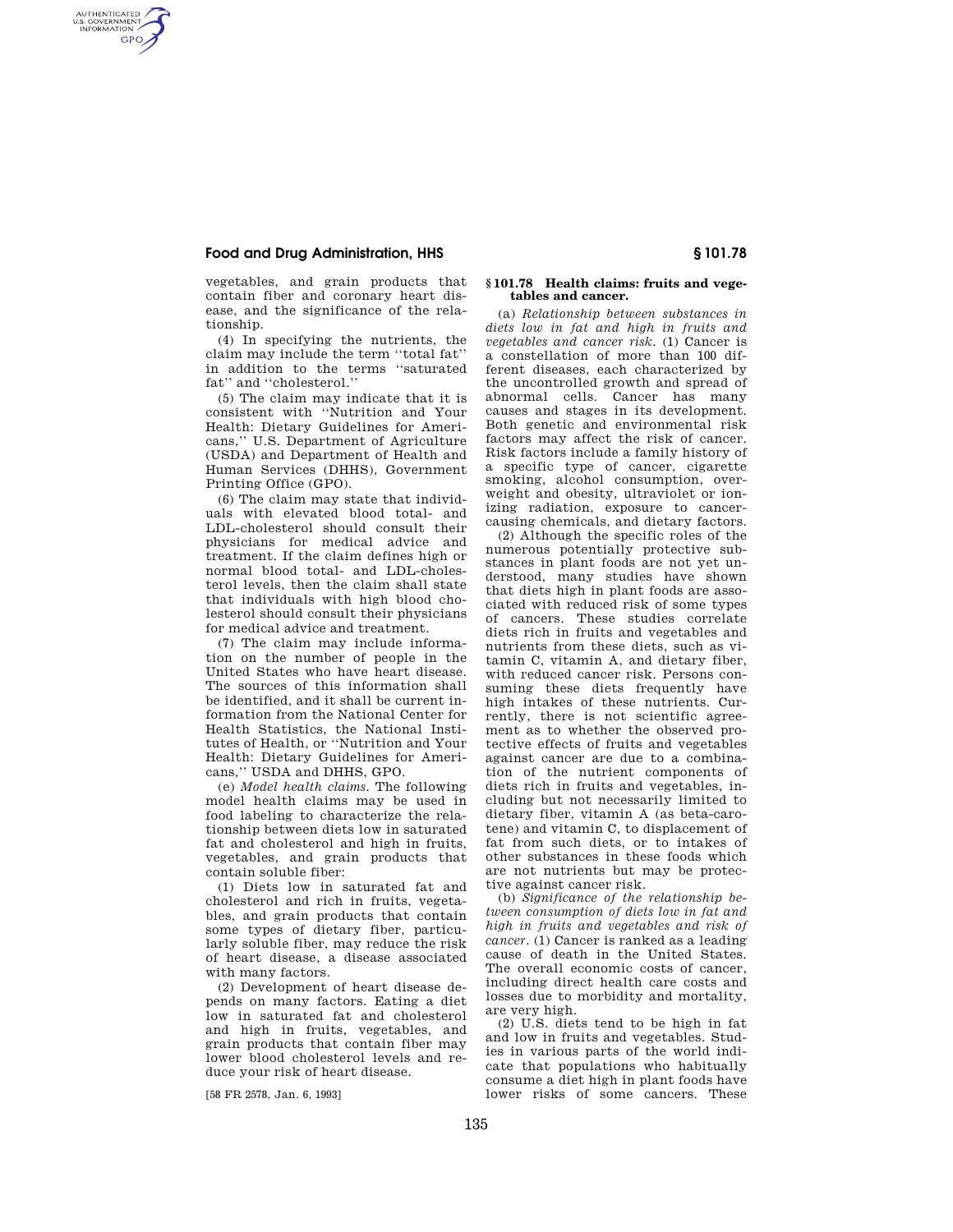diets generally are low in fat and rich in many nutrients, including, but not limited to, dietary fiber, vitamin A (as beta-carotene), and vitamin C. Current dietary guidelines from Federal Government agencies and nationally recognized health professional organizations recommend decreased consumption of fats (less than 30 percent of calories), maintenance of desirable body weight, and increased consumption of fruits and vegetables (5 or more servings daily), particularly those fruits and vegetables which contain dietary fiber, vitamin A, and vitamin C.

(c) *Requirements.* (1) All requirements set forth in §101.14 shall be met.

(2) *Specific requirements*—(i) *Nature of the claim.* A health claim associating substances in diets low in fat and high in fruits and vegetables with reduced risk of cancer may be made on the label or labeling of a food described in paragraph (c)(2)(ii) of this section, provided that:

(A) The claim states that diets low in fat and high in fruits and vegetables ''may'' or ''might'' reduce the risk of some cancers;

(B) In specifying the disease, the claim uses the following terms: ''some types of cancer'', or ''some cancers'';

(C) The claim characterizes fruits and vegetables as foods that are low in fat and may contain vitamin A, vitamin C, and dietary fiber;

(D) The claim characterizes the food bearing the claim as containing one or more of the following, for which the food is a good source under §101.54: dietary fiber, vitamin A, or vitamin C;

(E) The claim does not attribute any degree of cancer risk reduction to diets low in fat and high in fruits and vegetables;

(F) In specifying the fat component of the labeled food, the claim uses the term ''total fat'' or ''fat'';

(G) The claim does not specify types of fats or fatty acids that may be related to risk of cancer;

(H) In specifying the dietary fiber component of the labeled food, the claim uses the term ''fiber'', ''dietary fiber'', or ''total dietary fiber'';

(I) The claim does not specify types of dietary fiber that may be related to risk of cancer; and

(J) The claim indicates that development of cancer depends on many factors.

(ii) *Nature of the food.* (A) The food shall be or shall contain a fruit or vegetable.

(B) The food shall meet the nutrient content requirements of §101.62 for a "low fat" food.

(C) The food shall meet, without fortification, the nutrient content requirements of §101.54 for a ''good source'' of at least one of the following: vitamin A, vitamin C, or dietary fiber.

(d) *Optional information.* (1) The claim may include information from paragraphs (a) and (b) of this section, which summarize the relationship between diets low in fat and high in fruits and vegetables and some types of cancer and the significance of the relationship.

(2) The claim may identify one or more of the following risk factors for development of cancer: Family history of a specific type of cancer, cigarette smoking, alcohol consumption, overweight and obesity, ultraviolet or ionizing radiation, exposure to cancercausing chemicals, and dietary factors.

(3) The claim may use the word ''beta-carotene'' in parentheses after the term vitamin A, provided that the vitamin A in the food bearing the claim is beta-carotene.

(4) The claim may indicate that it is consistent with ''Nutrition and Your Health: Dietary Guidelines for Americans,'' U.S. Department of Agriculture (USDA) and the Department of Health and Human Services (DHHS), Government Printing Office.

(5) The claim may include information on the number of people in the United States who have cancer. The sources of this information must be identified, and it must be current information from the National Center for Health Statistics, the National Institutes of Health, or ''Nutrition and Your Health: Dietary Guidelines for Americans,'' USDA and DHHS, Government Printing Office.

(e) *Model health claims.* The following model health claims may be used in food labeling to characterize the relationship between substances in diets low in fat and high in fruits and vegetables and cancer: